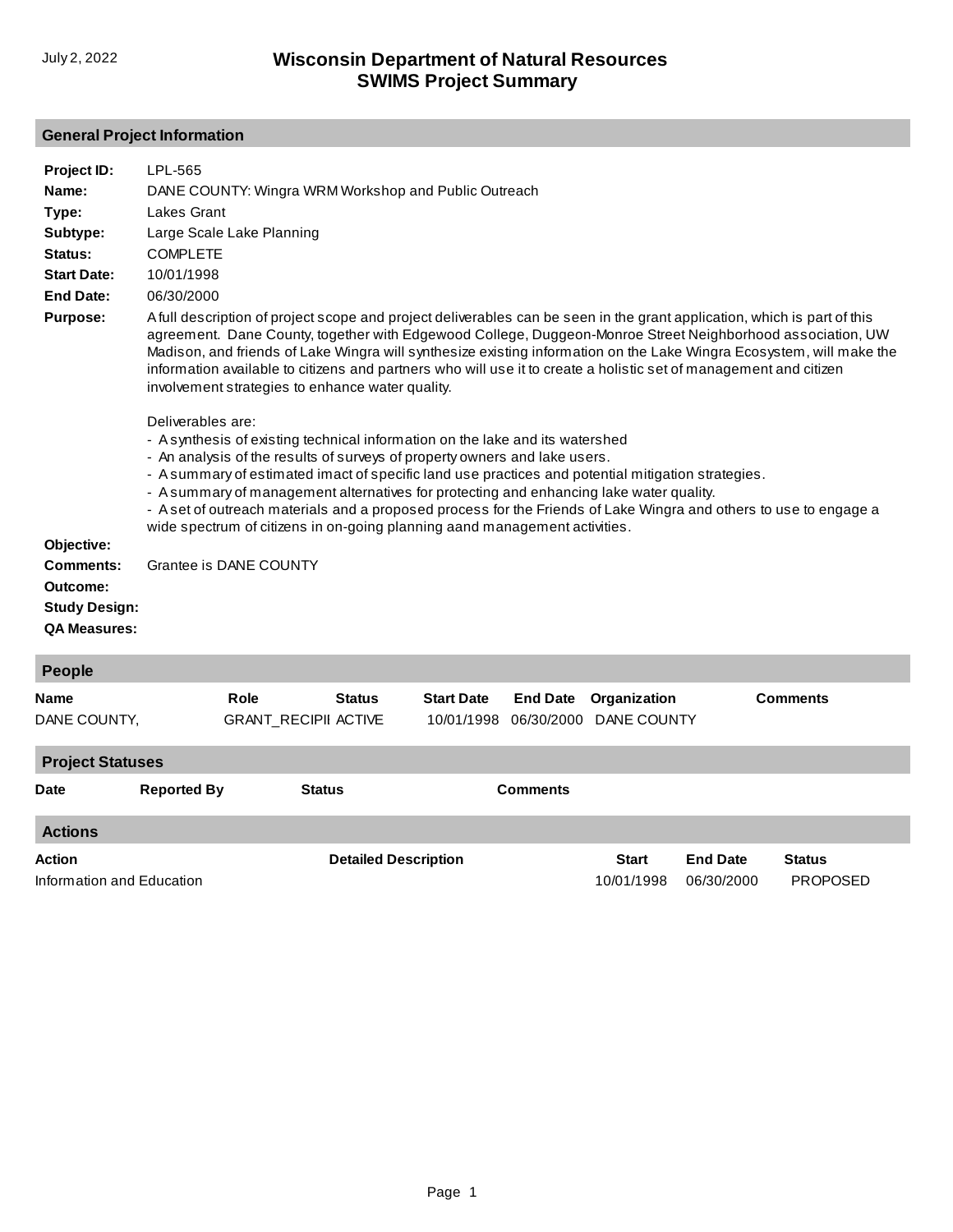## **SWIMS Project Summary** July 2, 2022 **Wisconsin Department of Natural Resources**

| Action                                 | <b>Detailed Description</b>                                                                                                                                                                                                                                                                                                                                                                                                                                                                                                                                                                                                                                                                                                                                                                                                                                                                                                                                                                                                                                                                                                                                                          | <b>Start</b> | <b>End Date</b> | <b>Status</b>   |
|----------------------------------------|--------------------------------------------------------------------------------------------------------------------------------------------------------------------------------------------------------------------------------------------------------------------------------------------------------------------------------------------------------------------------------------------------------------------------------------------------------------------------------------------------------------------------------------------------------------------------------------------------------------------------------------------------------------------------------------------------------------------------------------------------------------------------------------------------------------------------------------------------------------------------------------------------------------------------------------------------------------------------------------------------------------------------------------------------------------------------------------------------------------------------------------------------------------------------------------|--------------|-----------------|-----------------|
| <b>Grant Awarded</b>                   | A full description of project scope and<br>project deliverables can be seen in the<br>grant application, which is part of this<br>agreement. Dane County, together with<br>Edgewood College, Duggeon-Monroe<br>Street Neighborhood association, UW<br>Madison, and friends of Lake Wingra will<br>synthesize existing information on the<br>Lake Wingra Ecosystem, will make the<br>information available to citizens and<br>partners who will use it to create a holistic<br>set of management and citizen<br>involvement strategies to enhance water<br>quality.<br>Deliverables are:<br>- Asynthesis of existing technical<br>information on the lake and its watershed<br>- An analysis of the results of surveys of<br>property owners and lake users.<br>- A summary of estimated imact of specific<br>land use practices and potential mitigation<br>strategies.<br>- A summary of management alternatives<br>for protecting and enhancing lake water<br>quality.<br>- A set of outreach materials and a<br>proposed process for the Friends of Lake<br>Wingra and others to use to engage a<br>wide spectrum of citizens in on-going<br>planning aand management activities. | 10/01/1998   |                 | <b>COMPLETE</b> |
| $\mathbf{r}$ . The set of $\mathbf{r}$ |                                                                                                                                                                                                                                                                                                                                                                                                                                                                                                                                                                                                                                                                                                                                                                                                                                                                                                                                                                                                                                                                                                                                                                                      |              |                 |                 |

## **Monitoring Stations**

| <b>Station ID</b>        | <b>Name</b>        |                    |                   | <b>Comments</b>      |                 |  |  |
|--------------------------|--------------------|--------------------|-------------------|----------------------|-----------------|--|--|
| <b>Assessment Units</b>  |                    |                    |                   |                      |                 |  |  |
| <b>WBIC</b>              | <b>Segment</b>     | <b>Local Name</b>  |                   | <b>Official Name</b> |                 |  |  |
| 805000                   | $\mathbf{1}$       | Lake Wingra        |                   | Lake Wingra          |                 |  |  |
| <b>Lab Account Codes</b> |                    |                    |                   |                      |                 |  |  |
| <b>Account Code</b>      | <b>Description</b> |                    |                   | <b>Start Date</b>    | <b>End Date</b> |  |  |
| <b>Forms</b>             |                    |                    |                   |                      |                 |  |  |
| <b>Form Code</b>         |                    | <b>Form Name</b>   |                   |                      |                 |  |  |
| <b>Methods</b>           |                    |                    |                   |                      |                 |  |  |
| <b>Method Code</b>       |                    | <b>Description</b> |                   |                      |                 |  |  |
| <b>Fieldwork Events</b>  |                    |                    |                   |                      |                 |  |  |
| <b>Start Date</b>        | <b>Status</b>      | <b>Field ID</b>    | <b>Station ID</b> | <b>Station Name</b>  |                 |  |  |
| <b>Documents</b>         |                    |                    |                   |                      |                 |  |  |